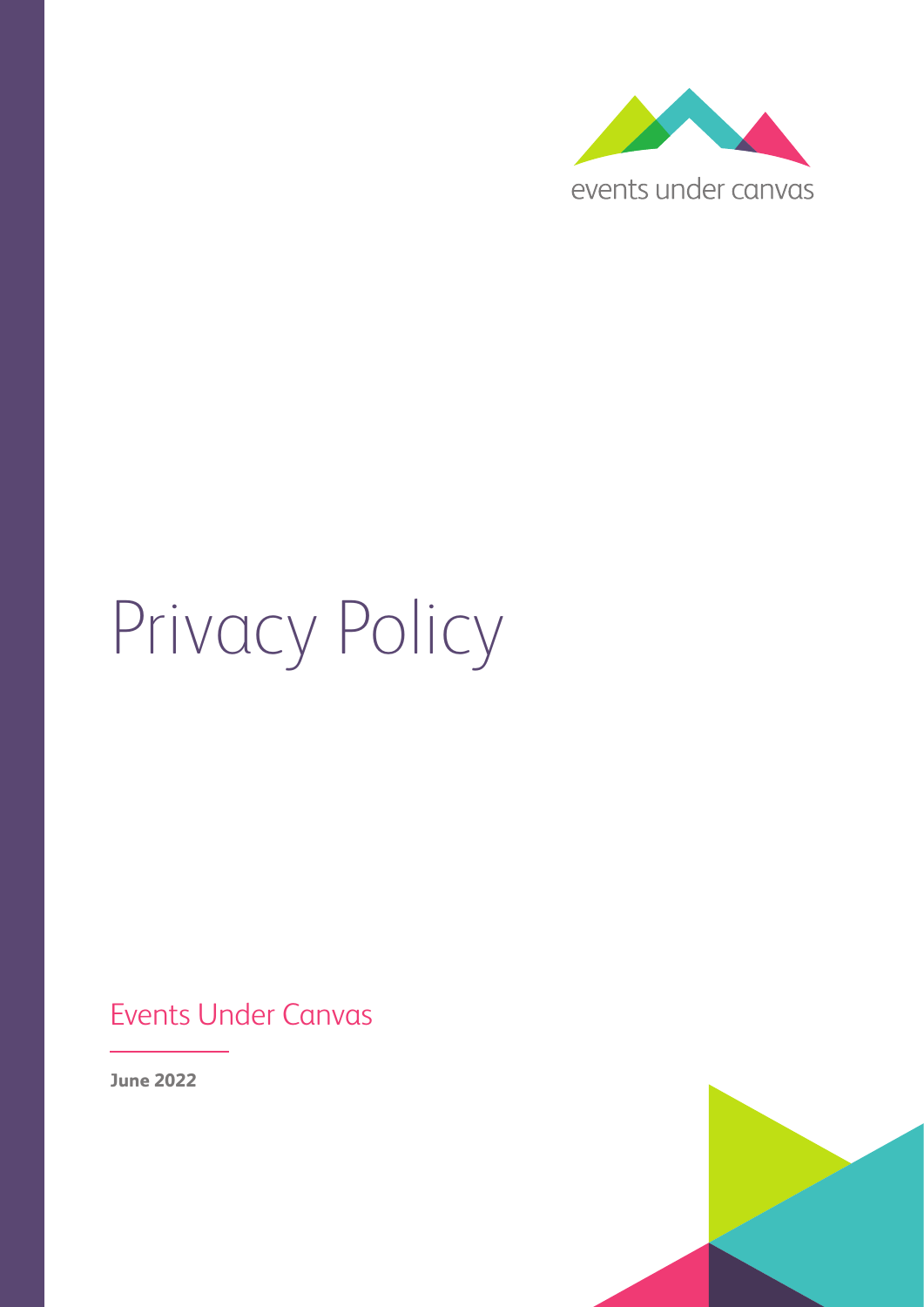# Contents

| Our contact details                                    |  |
|--------------------------------------------------------|--|
|                                                        |  |
| The type of personal information we collect            |  |
|                                                        |  |
| How we get the personal information and why we have it |  |
|                                                        |  |
| How we store your personal information                 |  |
|                                                        |  |
| Your data protection rights                            |  |
|                                                        |  |
| How to complain                                        |  |
|                                                        |  |

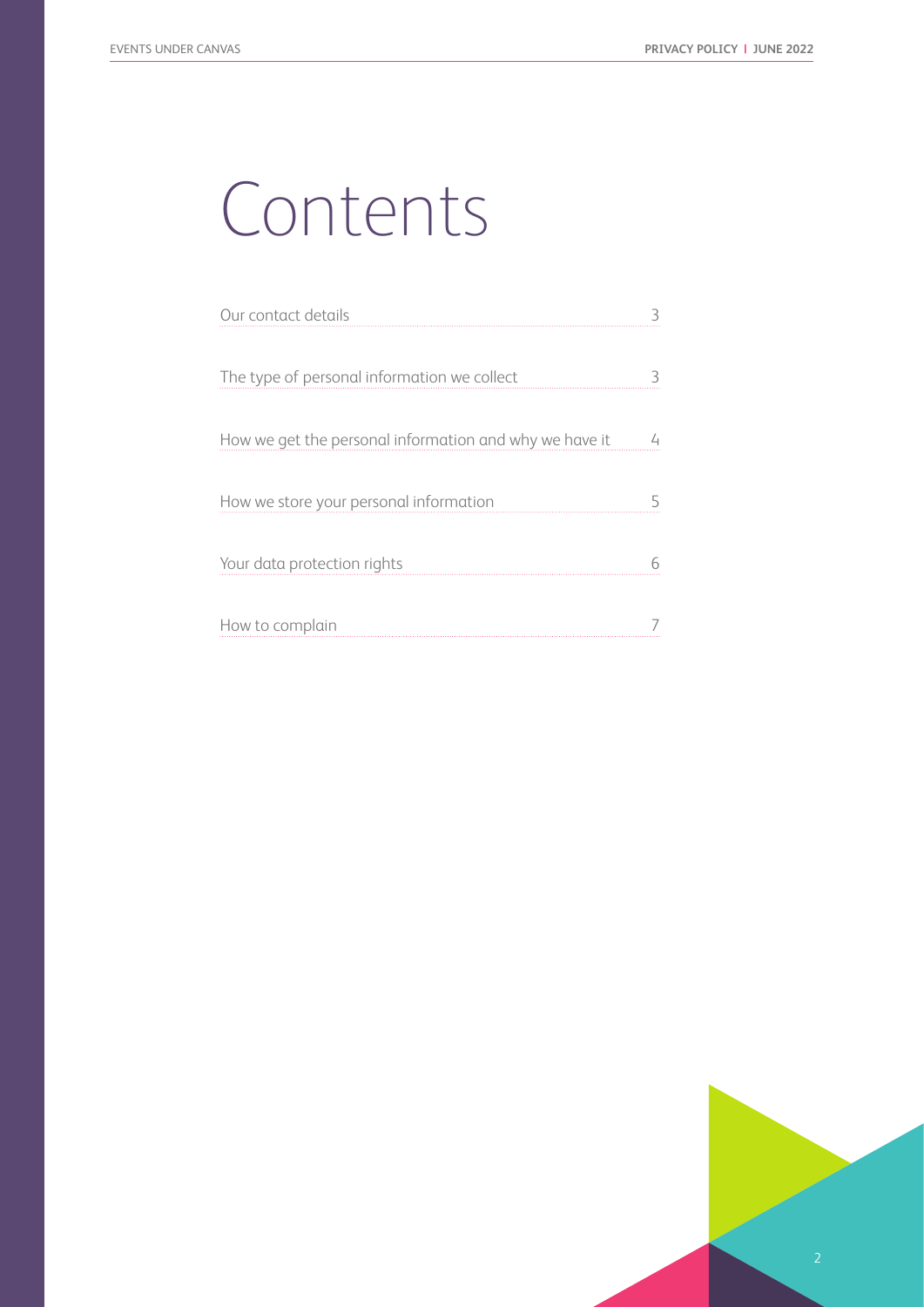#### Our contact details

**Name:** Events Under Canvas

- **Address:** Great Gilbert Farm, Bluegate Lane, Capel St Mary, Suffolk, IP9 2JX
- **Phone:** 01206 298074

**Email:** info@eventsundercanvas.co.uk

#### The type of personal information we collect

We currently collect and process the following information:

- Name
- Email address
- Telephone number
- Event location
- Home address

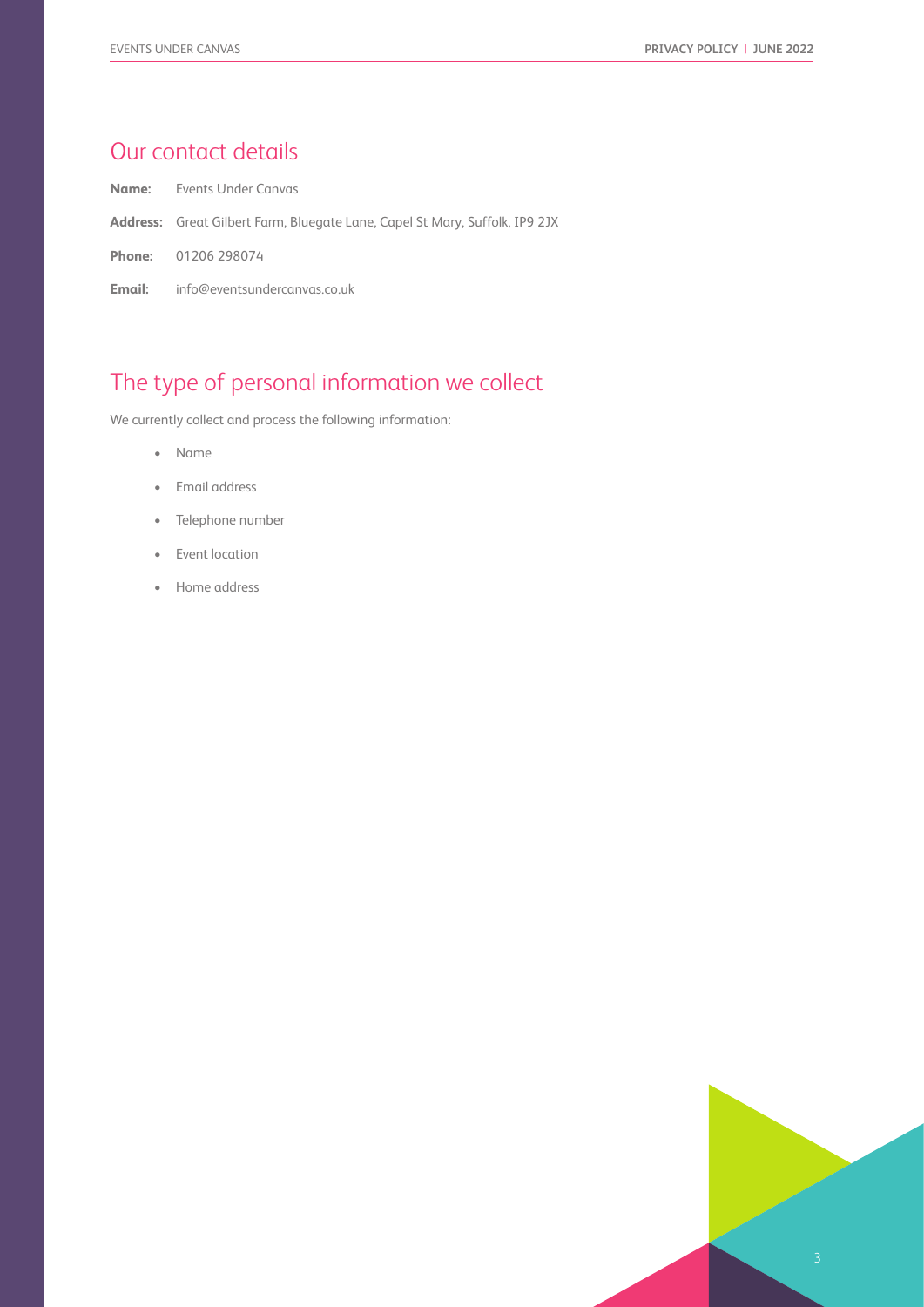#### How we get the personal information and why we have it

Most of the personal information we process is provided to us directly by you for one of the following reasons:

- Submitting an enquiry on our website or by telephone
- Creating an account
- Using an online tool
- Making a payment for glamping

We use the information that you have given us in order to:

- Assist with enquires
- Fulfil orders
- Provide effective use of tools

Under the General Data Protection Regulation (GDPR), the lawful bases we rely on for processing this information are:

- **(a) Your consent. You are able to remove your consent at any time. You can do this by contacting Clare Slade on: 01206 298074.**
- **(b) We have a contractual obligation.**
- **(c) We have a vital interest.**
- **(d) We need it to perform tasks in your interest.**
- **(e) We have a legitimate interest.**

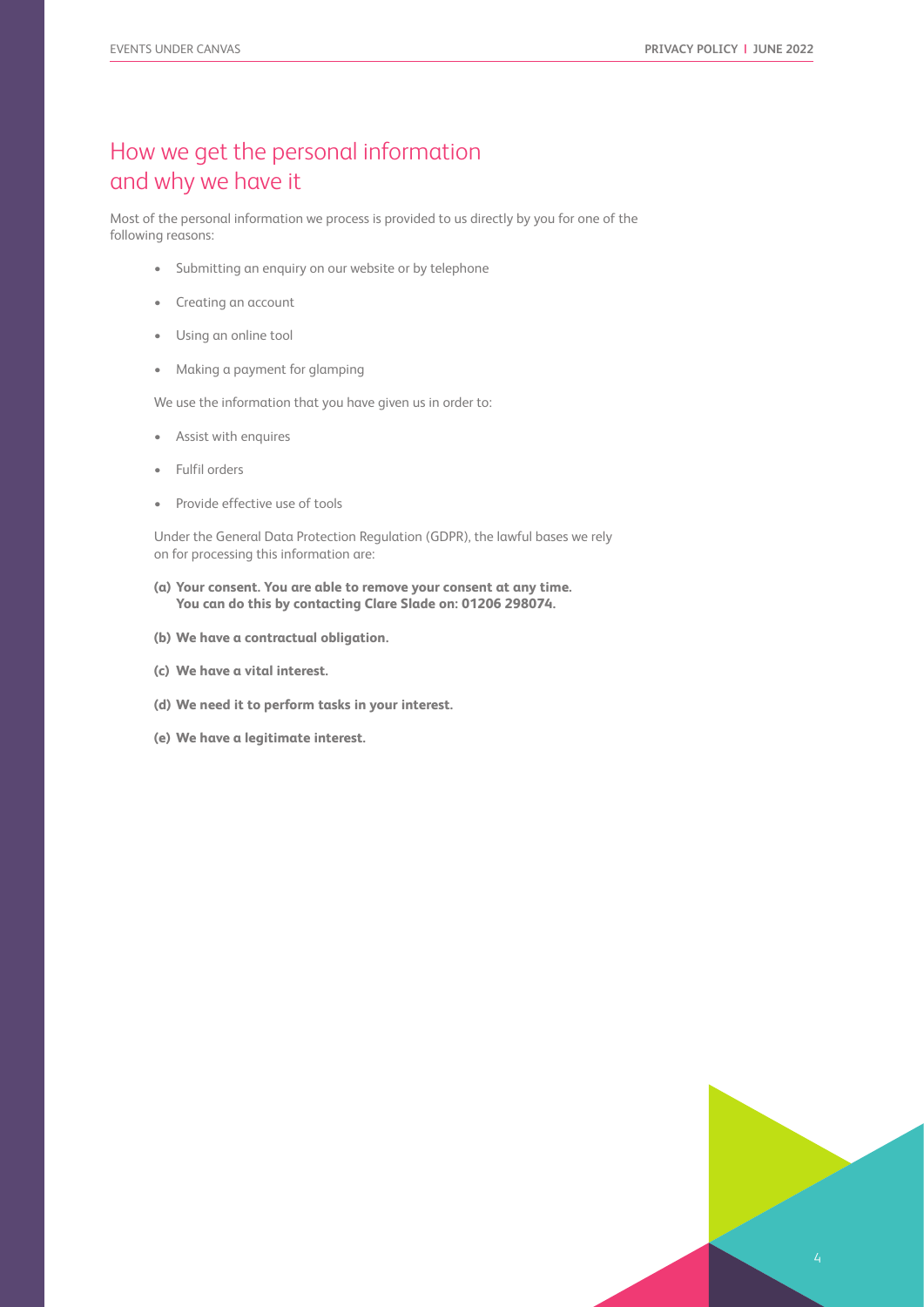### How we store your personal information

Your information is securely stored.

We keep all personal information for a minimum of 5 years or as long as it is necessary to fulfil our obligation to you. We will then dispose of your information by permantly deleting it from our systems.

You can request that your data is removed at any time by contacting **Clare Slade on: 01206 298074**. We do not pass your data on to any third parties and it is not used for marketing purposes.

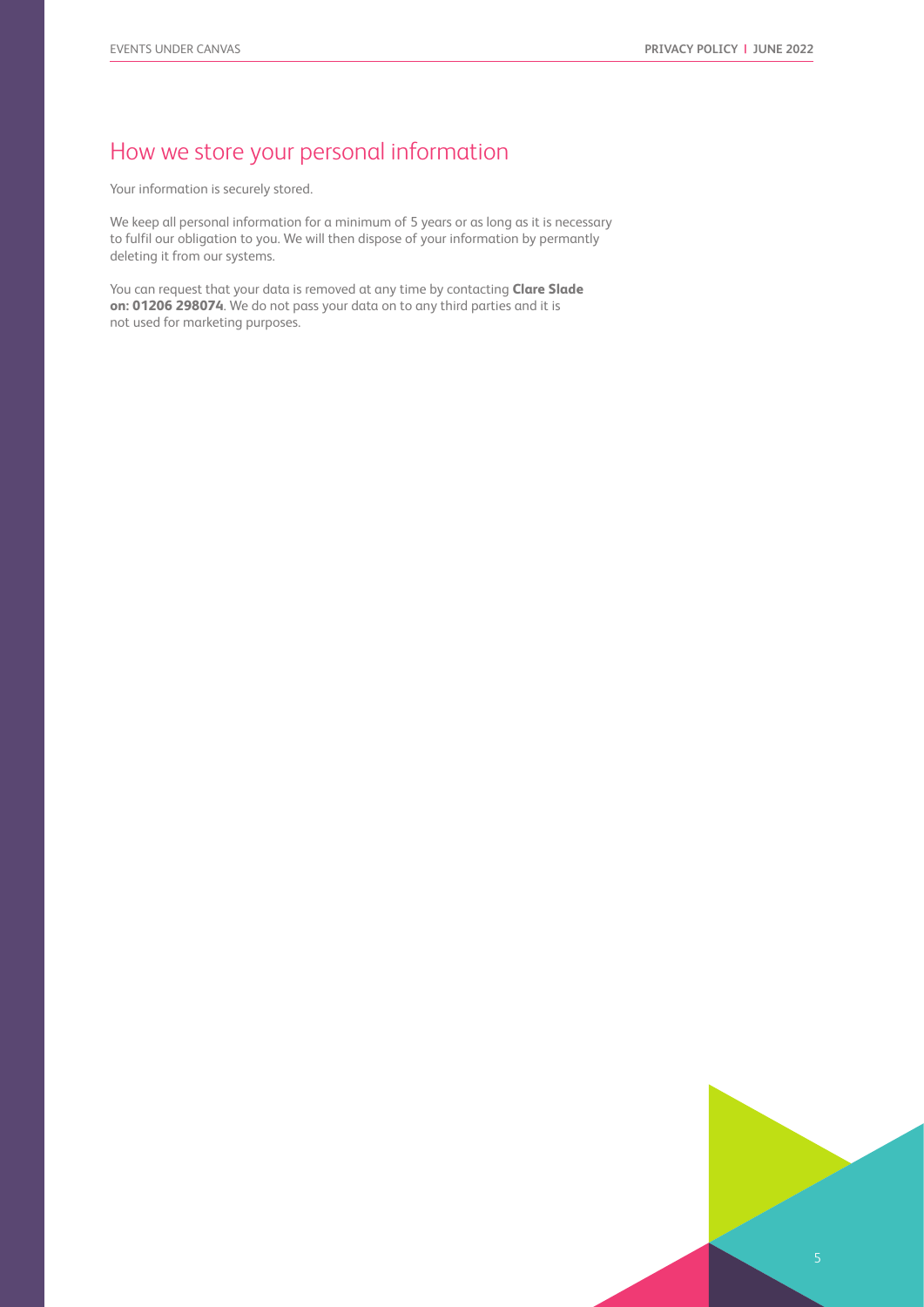#### Your data protection rights

Under data protection law, you have rights including:

**Your right of access** - You have the right to ask us for copies of your personal information.

Your right to rectification - You have the right to ask us to rectify personal information you think is inaccurate. You also have the right to ask us to complete information you think is incomplete.

**Your right to erasure** - You have the right to ask us to erase your personal information in certain circumstances.

**Your right to restriction of processing** - You have the right to ask us to restrict the processing of your personal information in certain circumstances.

**Your right to object to processing** - You have the right to object to the processing of your personal information in certain circumstances.

**Your right to data portability** - You have the right to ask that we transfer the personal information you gave us to another organisation, or to you, in certain circumstances.

You are not required to pay any charge for exercising your rights. If you make a request, we have one month to respond to you.

Please contact us at: **Events Under Canvas, Great Gilbert Farm, Bluegate Lane, Capel St Mary, Suffolk, IP9 2JX,** phone: **01206 298074,**  email: **info@eventsundercanvas.co.uk** if you wish to make a request.

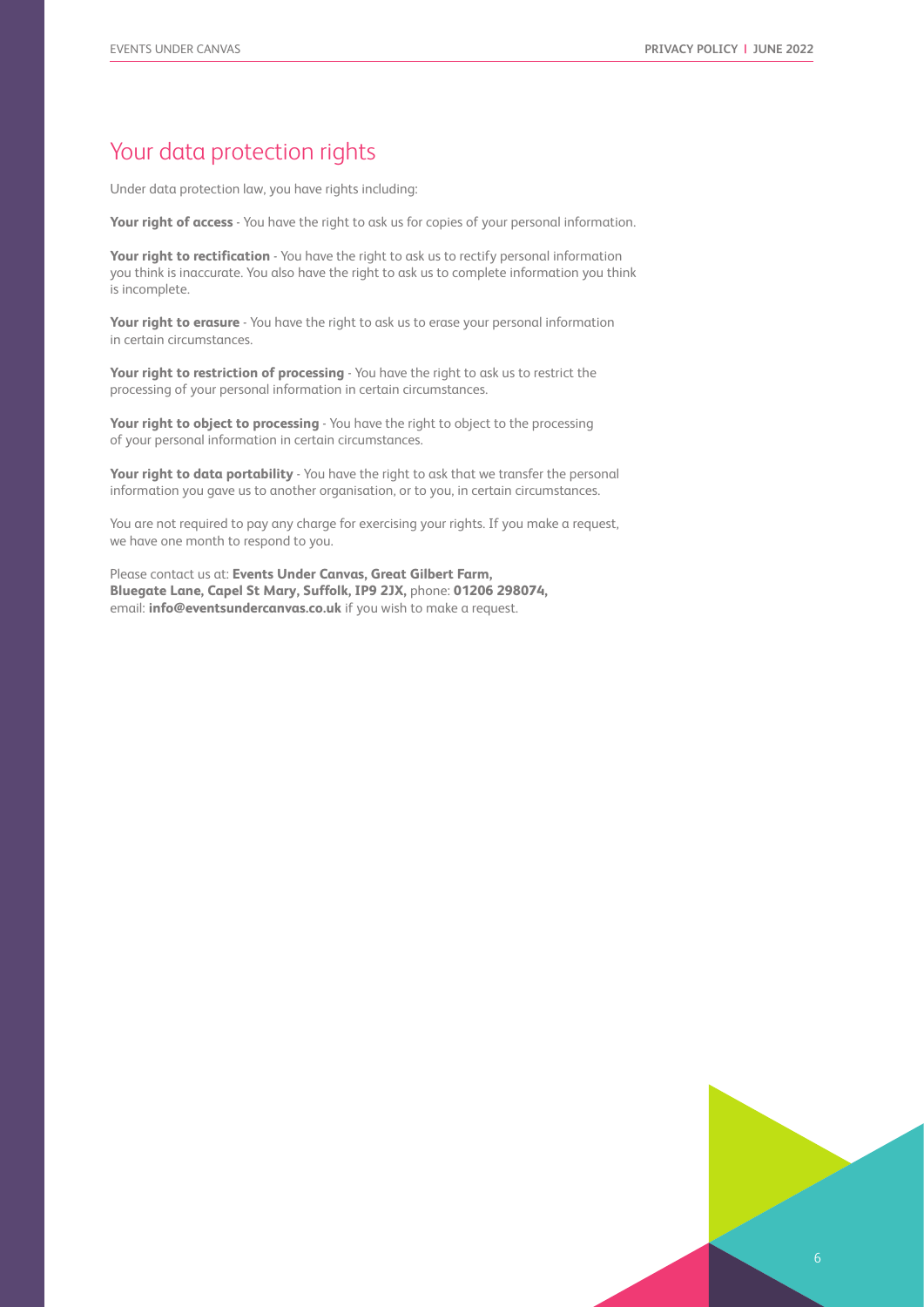#### How to complain

If you have any concerns about our use of your personal information, you can make a complaint to us at **Events Under Canvas, Great Gilbert Farm, Bluegate Lane, Capel St Mary, Suffolk, IP9 2JX**.

You can also complain to the ICO if you are unhappy with how we have used your data.

**The ICO's address:** Information Commissioner's Office Wycliffe House Water Lane Wilmslow Cheshire SK9 5AF

Helpline number: 0303 123 1113 www.ico.org.uk